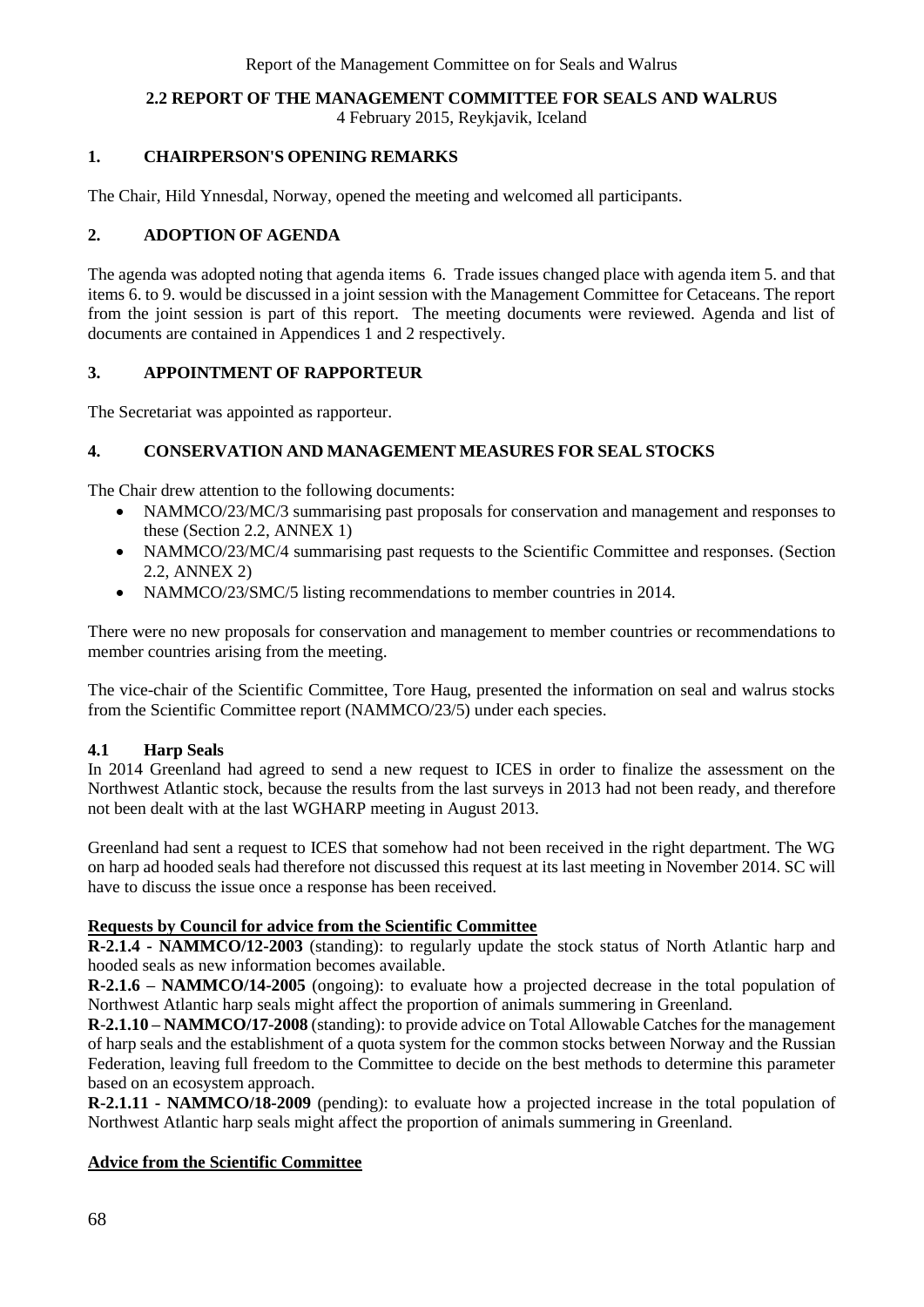The ICES Working Group on Harp and Hooded Seals (WGHARP) had not met prior to the NAMMCO Scientific Committee meeting. The Scientific Committee had therefore not been in a position to assess and give advice on the catch potential of harp seals stock in the Barents Sea/White Sea and in the Northwest Atlantic.

The Scientific Committee had reviewed the list of ongoing request and noted that requests R-2.1.6 and R-2.1.11 were completed.

#### Other information

Aerial surveys were carried out by PINRO in March 2013 yielded a total pup production number of the White Sea/Barents Sea harp seal population of 128,786.

In Norway the Marine Research Institute (IMR) has now started experiments with Unmanned Aerial Vehicles (Drones) to perform aerial photographic surveys of harp and hooded seal whelping patches on the drift ice. With some technical improvements on both aircrafts and operational equipment a new survey, will be conducted in the West Ice in 2015.

Photographic and visual aerial surveys had been conducted off Newfoundland and in the southern Gulf of St. Lawrence in 2012. This resulted in an estimated total pup production of 790,000 of Northwest Atlantic harp seals. This estimate is approximately half of the estimated number of pups born in 2008, likely due to lower reproductive rates in 2012 compared to 2008.

A population model had been used to examine changes in the size of the total Northwest Atlantic harp seal population between 1952 and 2014. The total population size in 2012 were estimated to be 7,445,000, and appears to be relatively stable, showing little change in abundance since the 2004 survey, although pup production has become highly variable among years.

#### **Discussion**

Norway reported that the catches of harp seals in the West Ice had been of the same magnitude as in the 1980s. Of the quota of 21 270 animals, 7 116 had been caught. There has been no hunt in the Barents Sea since 2009.

Greenland informed that they as in previous years had given Norway permission for scientific work on seals and Norwegian sealing vessels permission to hunt within Greenland EEZ in 2014.

Canada informed that in 2014 54 000 animals had been caught of a total quota of 400 000.

Russia informed that the hunt in the Barents Sea most probably would be carried out in 2015.

## **Conclusion**

The Management Committee took note of the report from the Scientific Committee. It was noted that the ICES WG on harp and hooded seals had not met at the time of the SC meeting and as a result assessments of both the White Sea/Barents Sea and the Northwest Atlantic harps seals stocks was not yet finalised. Furthermore it was noted that requests R-2.1.6 and R-2.1.11 were completed.

The Committee asked the Secretariat to find out the correct procedure for forwarding requests to ICES in the future when it is a joint ICES / NAFO / NAMMCO working group.

There were no recommendations for new scientific research or recommendations to member countries.

### **4.2 Hooded Seals**

In 2014 the Management Committee for Seals and Walruses recommended a commercial catch level of zero only allowing limited research catches.

Norway informed that 24 animals had been taken for the purpose of scientific research.

### **Requests by Council for advice from the Scientific Committee**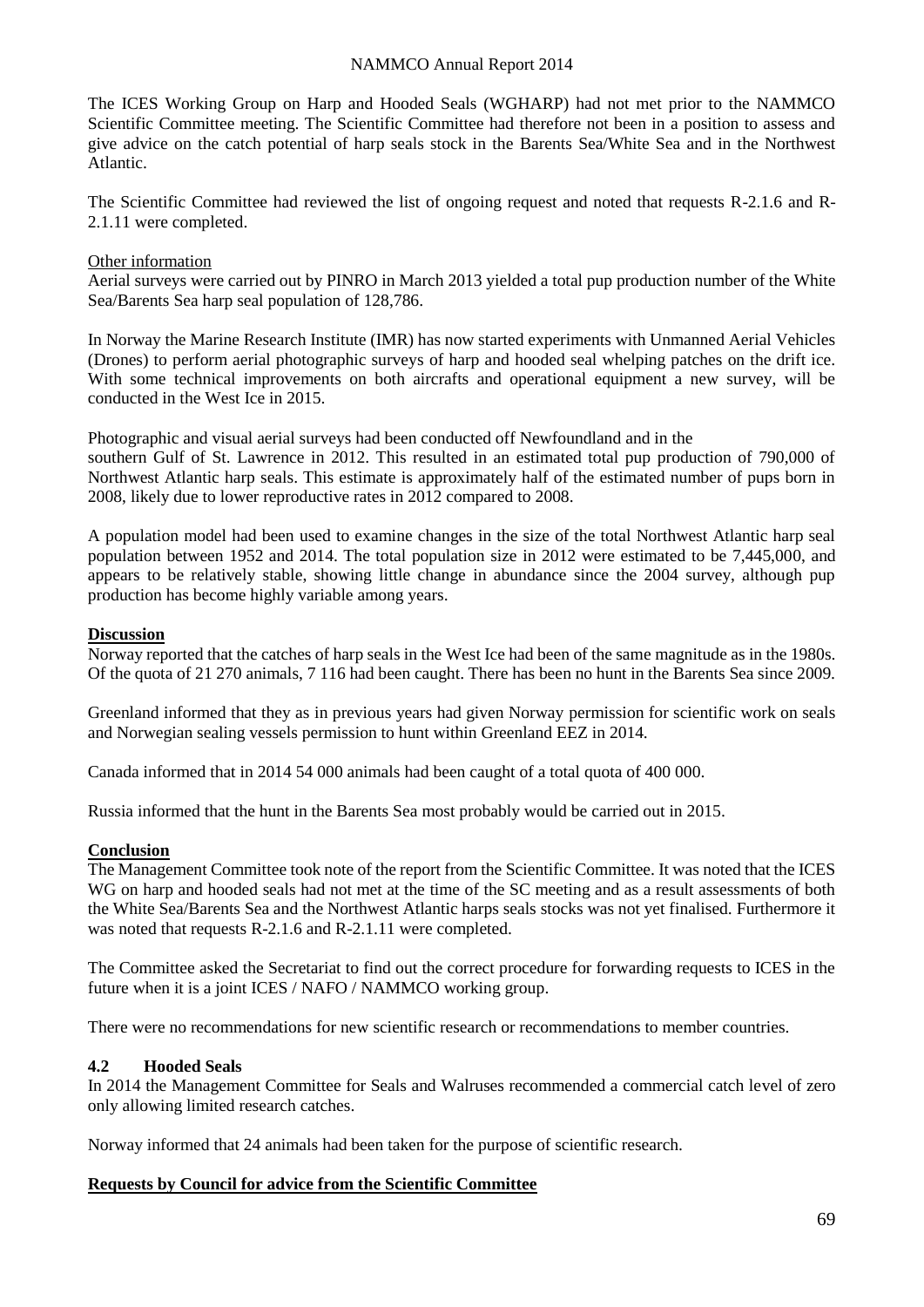**R-2.1.4 - NAMMCO/12-2003** (standing): to regularly update the stock status of North Atlantic harp and hooded seals as new information becomes available.

**R-2.1.9 – NAMMCO/16-2007** (ongoing): to investigate possible reasons for the apparent decline of the Greenland Sea stock of hooded seals; assess the status of the stock on basis of the results from the survey in 2007.

## **Update from the Scientific Committee**

As was the case for the harp seals, the Scientific Committee had not been in a position to answer the request since the ICES Working Group on Harp and Hooded Seals (WGHARP) had not met prior to the NAMMCO Scientific Committee meeting.

## **Discussion and conclusion**

The Management Committee took note of the report from the Scientific Committee. It was noted that the ICES WG on harp and hooded seals had not met and as a result assessments of the Northwest Atlantic hooded seals stocks was not finalised.

There were no recommendations for new scientific research or recommendations to member countries.

## **4.3 Ringed Seals**

## **Requests by Council for advice from the Scientific Committee**

**R-2.3.1- NAMMCO/5-1995** (standing): to advise on stock identity of ringed seals for management purposes and to assess abundance in each stock area, long-term effects on stocks by present removals in each stock area, effects of recent environmental changes (*i.e.* disturbance, pollution) and changes in the food supply, and interactions with other marine living resources.

**R-2.3.2 - NAMMCO/7-1997** (standing): to advice on what scientific studies need to be completed to evaluate the effects of changed levels of removals of ringed seals in West and East Greenland.

### **Advice from the Scientific Committee**

There is still not sufficient information on stock structure and size to give answers to the requests. Last year the SC had suggested convening a Working Group in 2015/2016. In light of the work taking place under the Arctic Council working group "Conservation of Arctic Flora and Fauna" (CAFF), the SC had agreed to await the outcome of the work of CAFF before proceeding with the NAMMCO Working Group.

### **Discussion**

Greenland raised concern over the work being done in the Arctic Council CAFF on ringed seals. The main focus of ringed seals in CAFF is related to it being the prey of the polar bears and the climate change issue.

### **Conclusions**

The Management Committee took note of the report from the Scientific Committee. There is still not enough information to answer the request. The proposed NAMMCO WG on ringed seals will await the work of the Arctic Council CAFF WG on this species.

There was no recommendation for new Scientific Research or recommendations to member countries.

## **4.4 Grey Seals**

## **Requests by Council for advice from the Scientific Committee**

**R-2.4.2 - NAMMCO/11-2002** (standing): provide a new assessment of grey seal stocks throughout the North Atlantic.

### **Advice from the Scientific Committee**

### Norway

The most recent pup production estimate of grey seals in Norway is based on data obtained in 2006–2008. The present management plan for coastal seals in Norway require that data be updated every 5 years. A boat-based visual survey aimed to obtain a new abundance estimate for the species in Norway started in November 2013 and continued in 2014. Some of the new estimates obtained in mid Norway were much lower than in the previous survey, and quotas were immediately reduced in these areas as a result.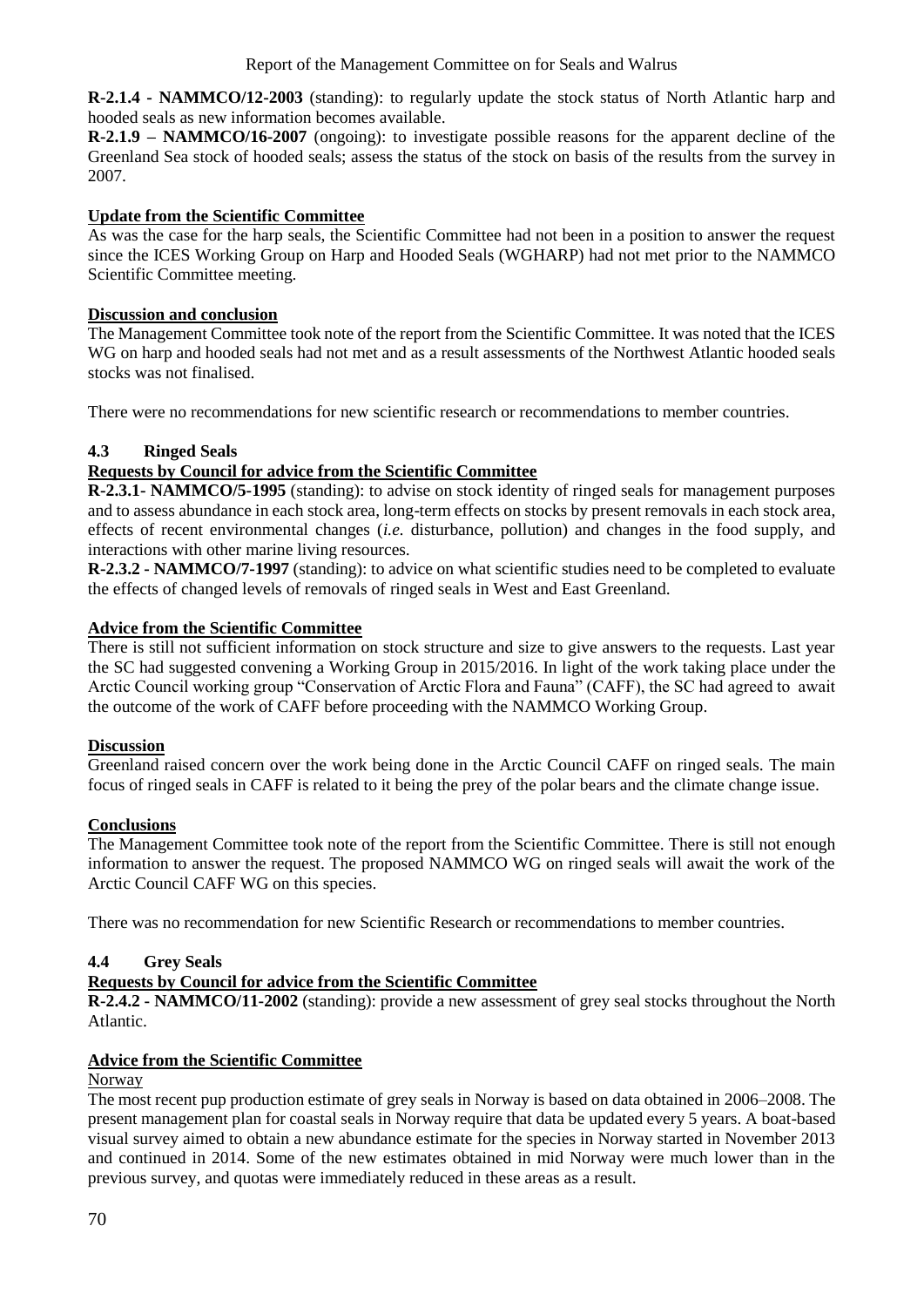The current surveys, aimed to obtain a new pup production estimate for the entire Norwegian coast, will be completed in 2015. If possible, Russia and Norway will conduct a joint survey of grey seals on the Murmansk Coast - these grey seal colonies have not been surveyed since 1991.

There was little new information to report from Iceland, Greenland and the Faroe Islands on grey seals.

The Scientific Committee has rescheduled the Coastal Seals Working group meeting to February 2016 to address R-2.4.2 and R-2.5.2. By February 2016, the CSWG will likely have by-catch estimates and a new complete grey seal estimate in Norway for consideration at the meeting.

The Terms of Reference:

1) assess the status of all populations, particularly using new abundance estimate data that are available from Iceland and Norway.

2) address by-catch issues (grey seals) in Norway, Iceland, and the Faroe Islands

3) re-evaluate the Norwegian management plans (which have been already implemented) for grey and harbour seals.

#### **Discussion**

Norway informed the meeting that in 2014 the quota was 406 of which 208 was hunted.

#### **Conclusions**

The Management Committee took note of the report from the Scientific Committee and endorsed that the Working Group on Coastal seals meet in February 2016 in order to finalise requests 2.4.2 and 2.5.2. By that time the new grey seals estimate in Norway will be ready.

There was no recommendation for new Scientific Research or recommendations to member countries.

#### **4.5 Harbour Seals**

#### **Requests by Council for advice from the Scientific Committee**

**R-2.5.2 - NAMMCO/16-2007** modified **NAMMCO/19-2010** (pending): To conduct a formal assessment of the status of harbour seals for all areas as soon as feasible.

#### **Advice from the Scientific Committee**

In Norway aerial surveys aimed to obtain a new abundance estimate were started in 2011 and continued in 2012 and 2013. The results from these surveys were supplemented with results from boat-based visual surveys in 2014, resulting in a final point estimate of 7,533 for the entire Norwegian coast. The new estimate has been implemented in the 2015 management following the plan reviewed by NAMMCO SC in 2011.

Norwegian catch statistics do not include by-catch removals. Norway is now in the process of developing a model for management of harbour seals, which will include uncertainties around by-catch.

In 2011, Iceland estimated the harbour seal population to be around 12.000 animals, which is just on the border to the recommended population size. In 2014 a partial survey was carried out, representing 62% of the area of the 2011 count. The results from the study indicate a ~30% annual decrease between 2011 and 2014. The numbers are preliminary and deducted from partial area coverage. However, if applicable it shows a much smaller population than the recommended number of 12.000 animals. If funding is secured the plan is to carry out a new count in 2015 covering the whole of Iceland.

Norway informed the meeting that in 2014 the quota was 425 of which 406 was hunted.

## **Conclusion**

The Management Committee took note of the report from the Scientific Committee and notes that the Working Group on Coastal seals meet in February 2016 in order to finalise requests R-2.4.2 and R-2.5.2.

There was no recommendation for new Scientific Research or recommendations to member countries.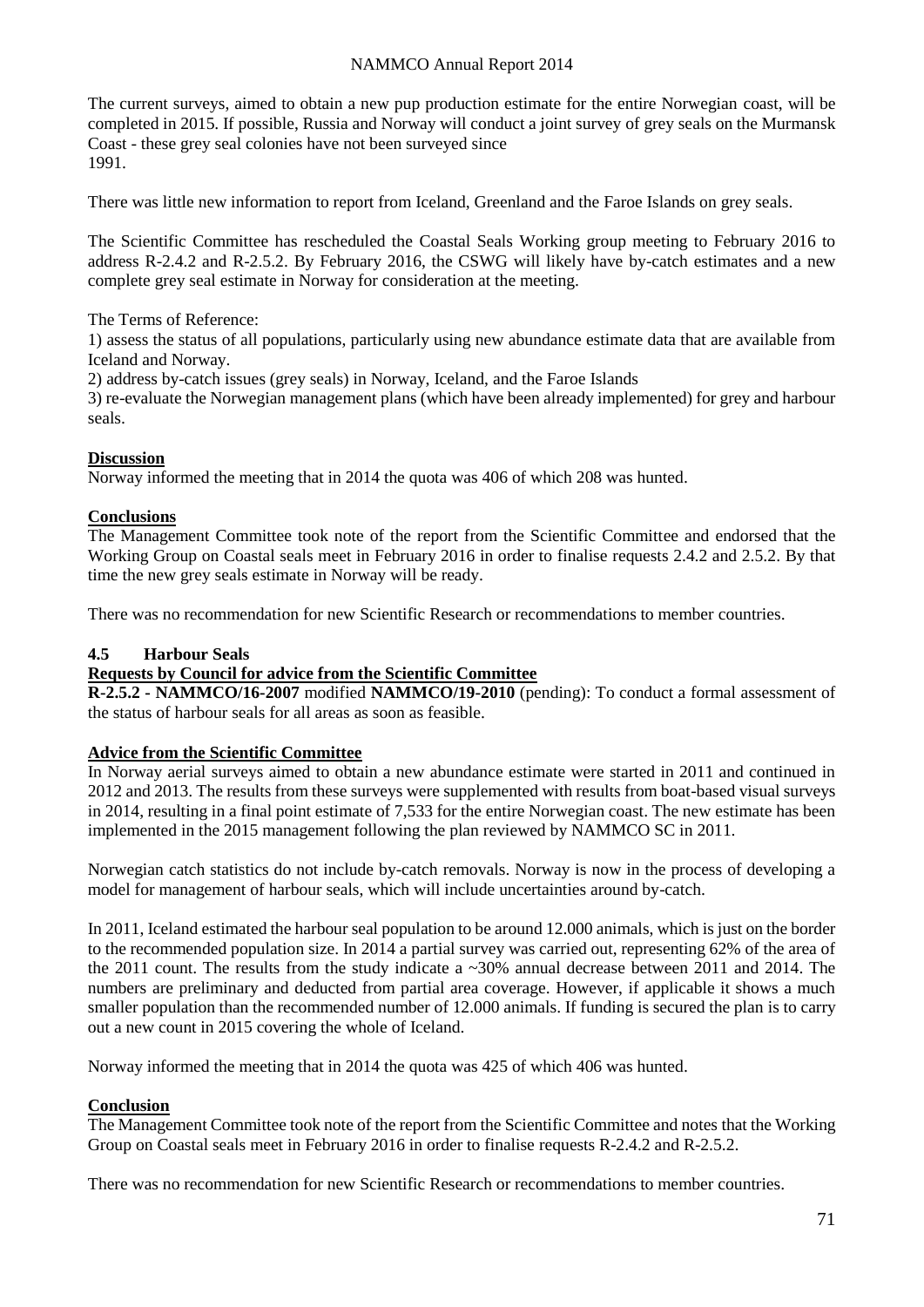### **4.6 Bearded seal**

Since 2009 the Management Committee has recommended that the status of this species be assessed.

The Chair noted that there is no request for advice from the Scientific Committee on this species.

#### **Update from the Scientific Committee**

The Scientific Committee communicated that some limited satellite tracking of bearded seals is on-going and continuing in Svalbard and Greenland. However it was noted that this species like the ringed seal is suffering from the new ice conditions.

#### **Conclusion**

The Management Committee reiterates the conclusion from the last meeting that there is still not much information on bearded seals, and that this probably reflects that this is not a target species for NAMMCO members.

There is no recommendation for new Scientific Research or recommendations to member countries.

### **4.7 Walrus**

In 2014 Greenland was recommended to undertake the following scientific research:

- That new estimates of sex and age structure of the catch for West Greenland are obtained. The sex determination that is reported by the hunters should be validated using genetics.
- That the fraction of the catches and abundances in Canada that belong to the West Greenland/Baffin Island population are clarified.
- That complete catch statistics from Canada are collated.
- That reliable reports of struck and lost are obtained for the entire range of the stocks in Greenland and Canada.

As response to the MCS Chair, Greenland informed the meeting that Greenland complies to the NAMMCO biological advice in all management areas but one when allocating quota. The Government of Greenland is not following the biological advice from NAMMCO in one management area (Qaanaaq). The Government of Greenland has decided to use a struck and lost rate of 3 % and not 15 %. The 3% rate was based on specific interviews with the experienced hunters from the area. Greenland also informed that the below mentioned interview report suggests a struck and lost rate of 5 % in Qaanaaq area. The issue will be subject to evaluation according to the existing rate of 3 %.

### **Requests by Council for advice from the Scientific Committee**

**R-2.6.3 - NAMMCO/15-2006** (ongoing): provide advice on the effects of human disturbance, including fishing and shipping activities, in particular scallop fishing, on the distribution, behaviour and conservation status of walrus in West Greenland.

#### **Advice from the Scientific Committee**

The 2013 quota assessments for West Greenland has been much debated and it was decided to carry out a supplementary survey of the northern stock (Baffin Bay stock in NW Greenland, Qaanaaq area) in April as a supplement to previous surveys that were conducted in May–June when the walruses are more dispersed in the North Water. This survey, completed in early April 2014 shows promising results and should allow for a new abundance estimate to be developed soon. Together with updated hunting statistics, this new abundance estimate could be used for a revised assessment for this particular stock with a possible update on advice.

The Scientific Committee suggested that the Walrus Working Group meet one day in March 2015 to address possibilities to update advice on sustainable takes of walrus from the Baffin Bay stock.

### Other information

In new a project in Svalbard sponsored by the Norwegian-Russian Environmental Commission 20 adult male walruses were instrumented with GPS loggers in 2014 and should collect GPS positions for at least five years. Blood and blubber samples were collected from these animals for various studies. New methods resulted in 0 mortality.

.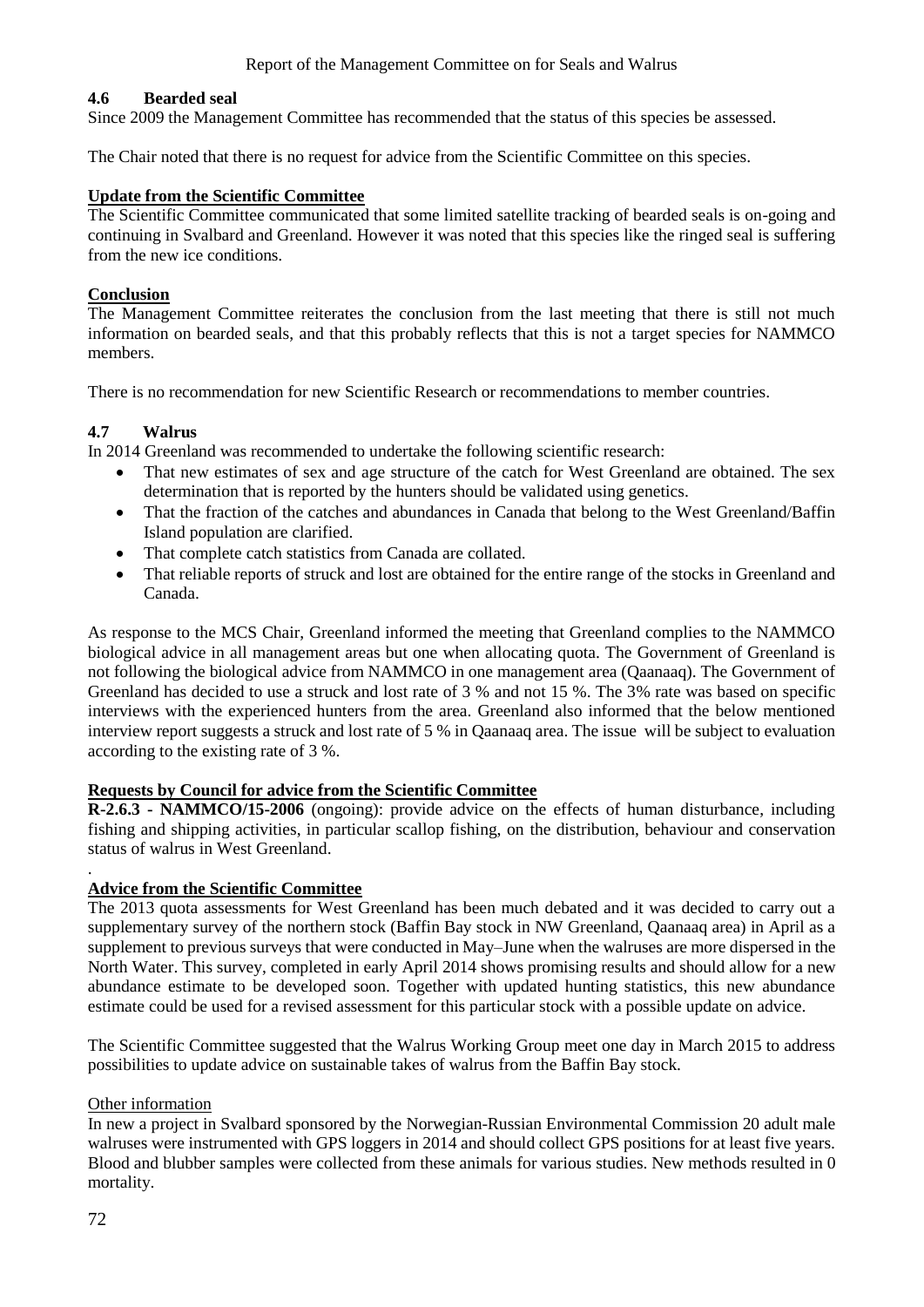Newly published results from the recent survey of walrus haulout sites in Svalbard provides updates regarding the increasing numbers of land- based haulout sites, occupied sites, sites with mother-calf pairs, and a 48% increase in abundance in the six-year period between the two surveys to 3,886 (CI: 3,553-4,262) animals, including animals in the water at the time of the survey.

#### **Discussion**

Greenland reported the following quota and catch data for 2014 and quota for 2015:

|                       | 2014        |     | 2015         |
|-----------------------|-------------|-----|--------------|
|                       | Quota Catch |     | <b>Ouota</b> |
| North Water (Qaanaaq) | 6 I         | 67  | 86 (minus 3) |
| West Greenland        | 61          | 52. | 69           |
| East Greenland        | 18          | 08  | 18           |

The non-accumulating carry-over (also in use for narwhal and beluga) is in function so non-used quota from 2014 will be allocated on top of the basic quota on walrus. Greenland also informed that the Institute of Natural Resources in Greenland is in its final process to finalize a report on interview with hunters in North Greenland on traditional knowledge, incl. struck and lost on walrus. The report will be presented at NAMMCO at its next year's meeting.

### **Conclusion**

The Management Committee took note of the report from the Scientific Committee. The Management Committee furthermore endorsed the recommendation to update advice on sustainable takes of walrus from the Baffin Bay stock, and that this be organised through a one day teleconference.

### **5. TRADE ISSUES AND THE EU BAN OF IMPORT OF SEAL PRODUCTS**

The WTO Appellate Body's report in the seal case was published on the 22nd of May 2014. The report confirms that EUs regulation is arbitrary and unjustifiably applied and is therefore inconsistent with EU's WTO obligations.

The parties to the case have agreed that EU be given until the  $18<sup>th</sup>$  of October 2015 to bring its measure in conformity with WTO rules. The EU has taken steps to do so with regard to seal products stemming from Canada's inuit hunt.

For the time being, there is no specific information indicating the specific details on how the EU will comply with the Appellate Body's (AB) report pertaining to sustainable resource management hunt.

Greenland emphasised that seals represents a resource, which should be utilized like any other marine resource, and that they are opposed to the ban and the exemptions. Parts of the ban had to be changed in accordance to the verdict, and Greenland will work against any changes of the Inuit Exemption making it more difficult to export the skins to the EU.

In relation to the process of becoming a certifying body, there has been exchange of information with Canada/Nunavut during bilateral meetings on the difference of the two sealhunts and trade-possibilities, which mainly is based on the historic and infra-structural difference in development of the sealskin industry in the two areas.

Norway stated that they were pleased to note that the AB report in the seal case confirms that EUs regulation is inconsistent with the EU's WTO obligations. It is anticipated that the EU will comply with the AB report and remove or amend the discriminating exceptions from the regulation. For Norway, the sealing industry is of limited economic value, but EUs trade restrictions are a matter of principle concerning market access for renewable marine resources

The Management Committee noted the views expressed by Greenland and Norway.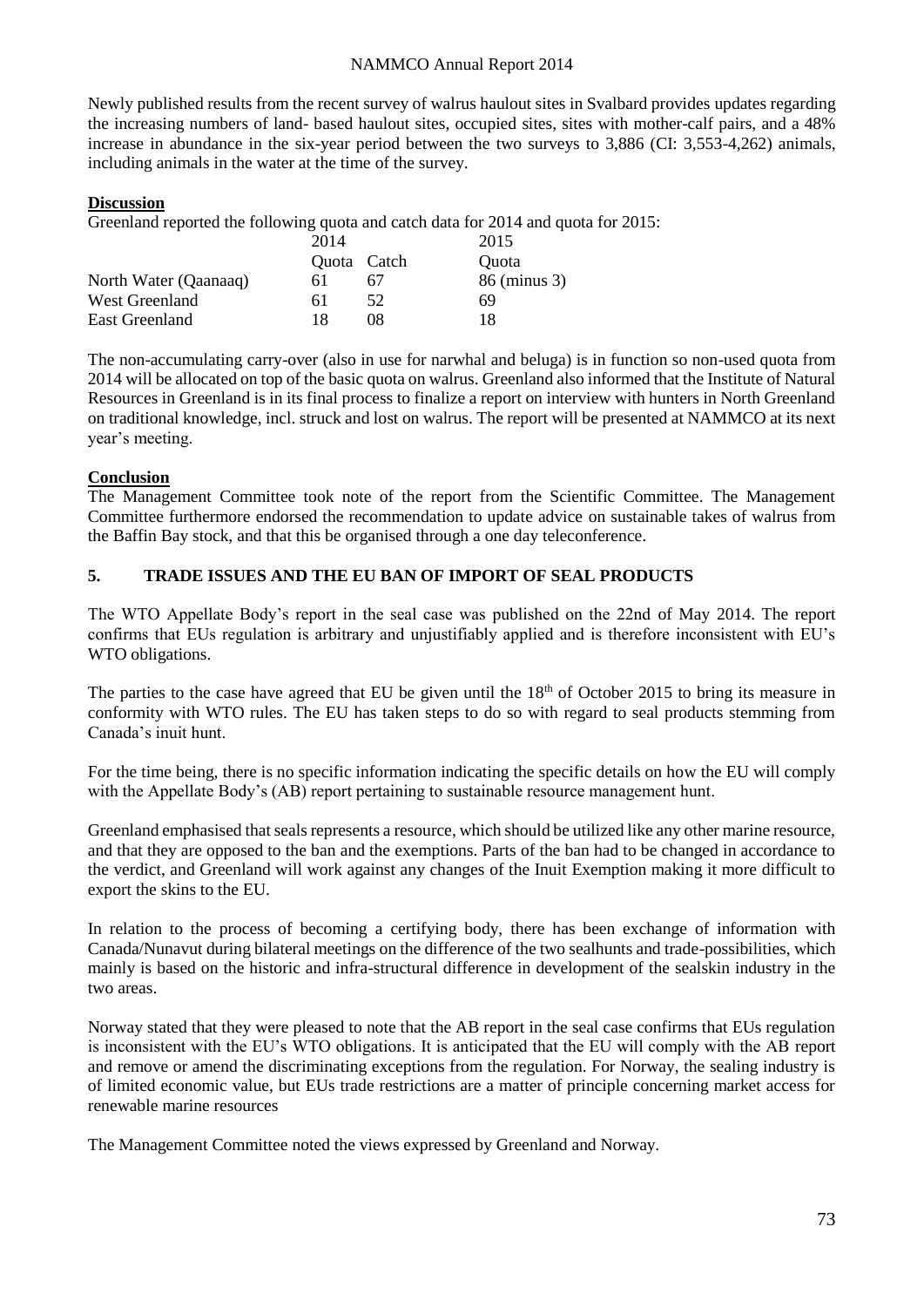### **JOINT SESSION**

It was agreed that agenda items 6. Procedures for decision making on conservation and management measures, and agenda item 7. ecosystem-based management would be dealt with under agenda item 9. Related management issues.

#### **8. USER KNOWLEDGE IN MANAGEMENT DECISION-MAKING Requests by Council for advice from the Scientific Committee**

**R-1.8.1 :**need for greater input from hunters in the work of the SC

**R-1.8.2 :**SC report language must be kept precise and simple

The Management Committee noted that these are now part of the SC working procedures and agreed that these request were completed.

### **9. RELATED MANAGEMENT ISSUES**

#### **9.1 Marine mammal – fisheries interactions**

#### **Requests by Council for advice from the Scientific Committee**

**R-1.2.1:** developing multispecies models for the North Atlantic (ongoing) A large-scale ecosystem modelling project (MAREFRAME) is underway, which includes marine mammals in Icelandic and adjacent waters. **R-1.2.2:** monitor stock levels and trends in stocks of all marine mammals in the North

Atlantic (standing request)

The Scientific Committee had reviewed the various requests under this agenda item and had agreed to the following:

With regards to **R-1.1.2** (fisheries interactions in the Davis Strait ecosystem) this was considered outdated.

Request **R-1.1.5** (interactions between marine mammals and commercially exploited marine resources) should remain as a standing request and also takes the place of **R-1.1.3** (impact of marine mammals on the ecosystem, especially economically important fish species).

**R- 1.1.8** (ecosystem modelling and marine mammal fisheries interactions): This request should remain ongoing until the results expected from Iceland are presented in the SC.

**R-1.4.1 to 1.4.6**: This series of requests are all regarding the economic aspects of marine mammals-fisheries interactions. The SC regards these requests as **outdated** and if the Management Committee would still like these issues addressed, a new, more specific request should be drafted. The SC also noted that socioeconomic impacts are included in a large-scale ecosystem modelling project (MAREFRAME) which includes marine mammals in Icelandic

and adjacent waters.

### Other information

The traditional perception of prey species preference of killer whales in the Northeast Atlantic has, to a large extent, been linked to herring. Recent Norwegian research on the ecology of killer whales in the Norwegian Sea during two summer-season ecosystem-based surveys 2006 and 2007, quantified spatial overlap between killer whales and the three most common pelagic fish species. No spatial elationships were found with herring or blue whiting. However, a significant relationship and spatial overlap with mackerel. Killer whale group size was also correlated to the size of mackerel trawl catches, indicating active group size adjustment to available prey concentrations.

74 In the years 2007–2011 a high priority part of the planned Joint Norwegian-Russian Research Programme on Harp Seal Ecology was to deploy satellite transmitters in the White Sea. Permits by the Russian Authorities were first given in 2012–2014, but unfortunately a lack of funding then prevented tagging. An application for funding has now been submitted to the Norwegian Research Council, and during the tagging experiment, PINRO will provide the necessary logistics required for helicopter- or boat-based live catch of seals in April–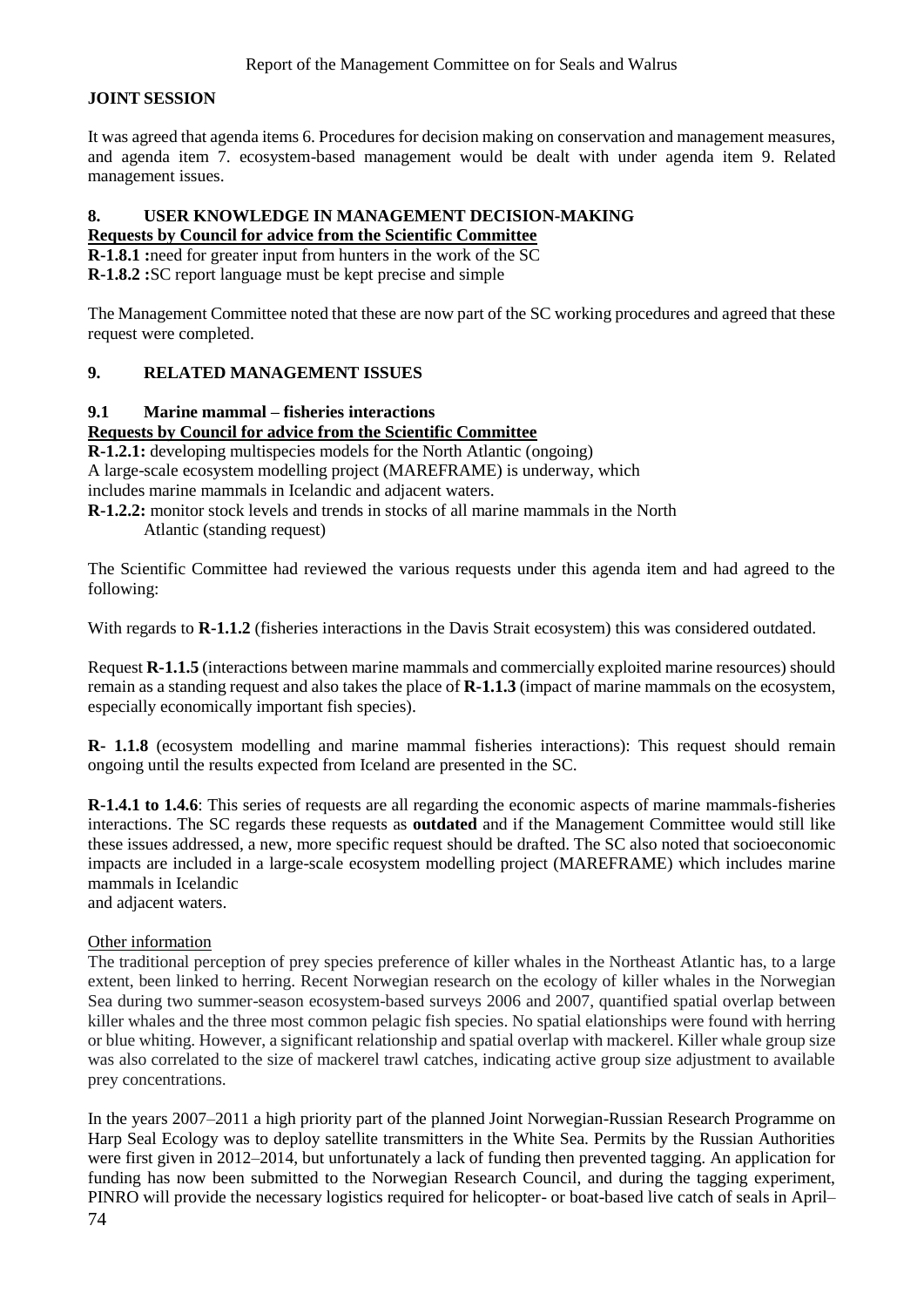May 2015. For proper planning and budgeting in both nstitutes, a PINRO scientist must obtain the necessary permissions from Russian authorities before December 2014.

Iceland suggested the following new request for scientific advice:

The Scientific Committee is requested to review the results of the MAREFARAME ecosystem management project when these become available. In particular, the results should be reviewed with respect to the ongoing and standing requests on marine mammal interactions (R1.1.0) and multispecies approaches to management (R 1.2.0).

### **Conclusion**

The Management Committee took note of the report from the Scientific Committee. It noted that requests 1.1.2 and 1.4.1.to 1.4.6 were all outdated, and that request 1.1.5 took the place of 1.1.3.

The Management Committee further agreed to recommend to Council the request that the Scientific Committee review results from MAREFRAME project as described above.

### **9.2 Environmental questions**

In regards to **R-1.5.1** (radioactive material entering the North Atlantic ecosystem), the Scientific Committee considers this request outdated.

#### **Conclusion**

The Management Committee noted that request R-1.5.1 was outdated. The remaining part of the report from the Scientific Committee under this agenda item was presented in Council and there were no further discussion in the Management Committee.

#### **9.3 By-catch data and monitoring**

The report from the Scientific Committee under this agenda item was presented in Council and there were no further discussion in the Management Committee.

### **9.4 Other topics**

No issues were raised on the agenda.

### **10. ANY OTHER BUSINESS**

No issues were raised on the agenda.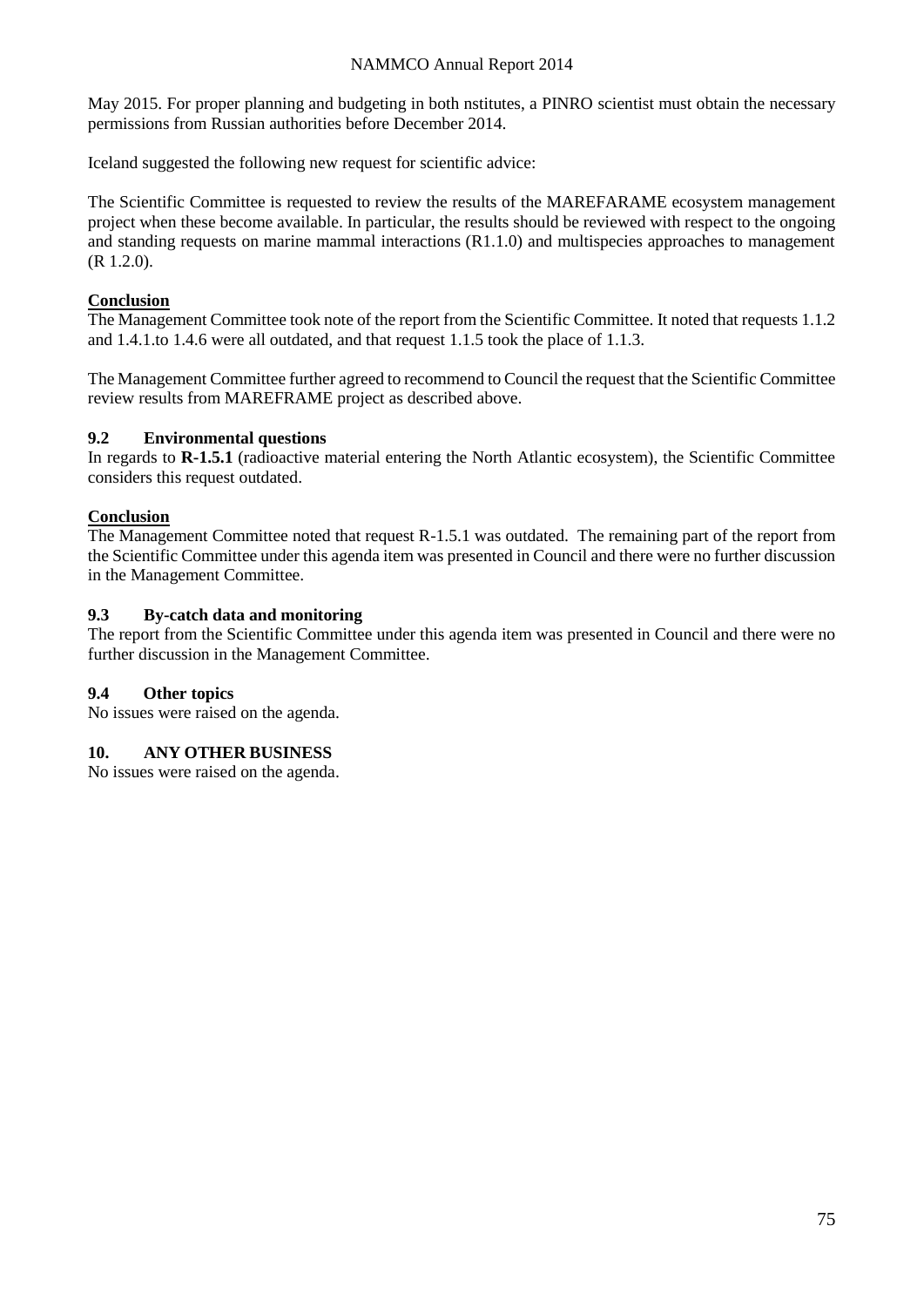### **Appendix 1 Agenda**

- **1. CHAIRMAN'S OPENING REMARKS**
- **2. ADOPTION OF AGENDA**
- **3. APPOINTMENT OF RAPPORTEUR**

### **4. CONSERVATION AND MANAGEMENT MEASURES FOR SEAL STOCKS**

#### **4.1 Harp Seals**

*White / Barents seas Greenland Sea Northwest Atlantic*

- Requests by Council for advice from the Scientific Committee
- Proposals for conservation and management
- Updates

### **4.2 Hooded Seals**

*Greenland Sea Northwest Atlantic*

- Requests by Council for advice from the Scientific Committee
- Proposals for conservation and management
- Updates

#### **4.3 Ringed Seals**

 *Greenland Canada Faroe Islands*

- Requests by Council for advice from the Scientific Committee
- Proposals for conservation and management
- Updates

### **4.4 Grey Seals**

*Greenland Norway Faroe Islands Iceland*

- Requests by Council for advice from the Scientific Committee
- Proposals for conservation and management
- Updates

### **4.5 Harbour Seals**

*Greenland Norway*

*Iceland*

- Requests by Council for advice from the Scientific Committee
- Proposals for conservation and management
- Updates

#### **4.6 Bearded seal**

*Greenland*

*Norway*

- Proposals for conservation and management
- Updates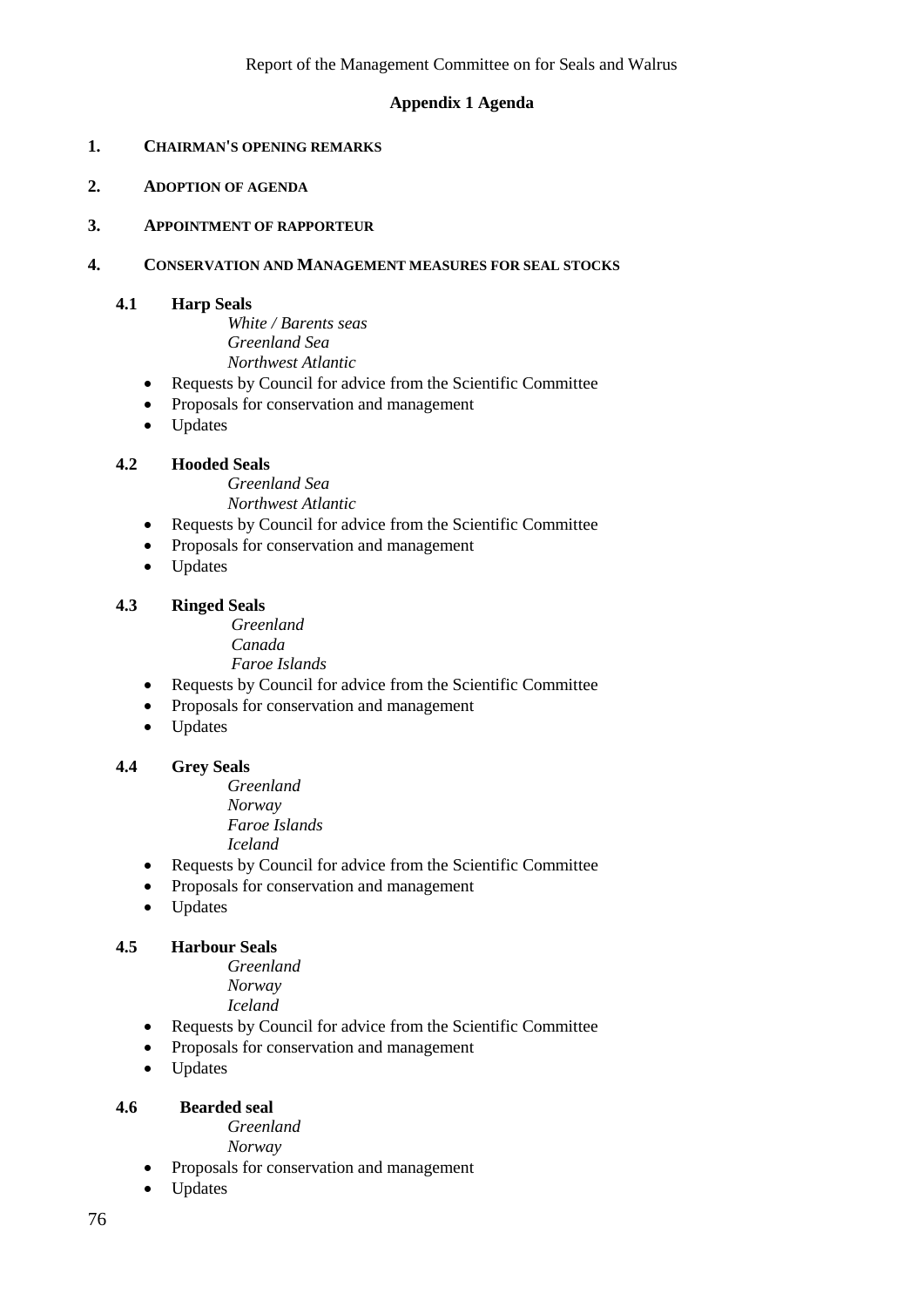#### **4.7 Walrus**

*Greenland*

- Requests by Council for advice from the Scientific Committee
- Proposals for conservation and management
- Updates
- **5. PROCEDURES FOR DECISION-MAKING ON CONSERVATION AND MANAGEMENT MEASURES**
- **6. TRADE ISSUES AND THE EU BAN OF IMPORT OF SEALSKIN<sup>1</sup>**
- **7. ECOSYSTEM-BASED MANAGEMENT<sup>2</sup>**
- **8. USER KNOWLEDGE IN MANAGEMENT DECISION-MAKING<sup>3</sup>**
- **9. RELATED MANAGEMENT ISSUES<sup>4</sup>**
	- **9.1 Marine mammal - fisheries interactions<sup>5</sup>**
	- **9.2 Environmental questions**
	- **9.3 By-catch data and monitoring**
	- **Other topics**
- **10. ANY OTHER BUSINESS**

<u>.</u>

<sup>&</sup>lt;sup>1</sup> Greenland and Norway will provide an update on the situation.

<sup>&</sup>lt;sup>2</sup> Overlap with the Management Committee for Cetaceans, and could be discussed in a joint meeting of the two Management Committees if desired.

<sup>&</sup>lt;sup>3</sup> Overlap with the Management Committee for Cetaceans, and could be discussed in a joint meeting of the two Management Committees if desired.

<sup>4</sup> These items have been placed separately from the individual species, because they overlap to varying extents with the work of other committees; items  $9.1 - 9.3$  incl. overlap with the Management Committee for Cetaceans, and could be discussed in a joint meeting of the two Management Committees if desired; item 9.2 is also listed on the Council agenda.

<sup>5</sup> This item also includes Economic aspects of marine mammal – fisheries interactions and Multi-species approaches to management.